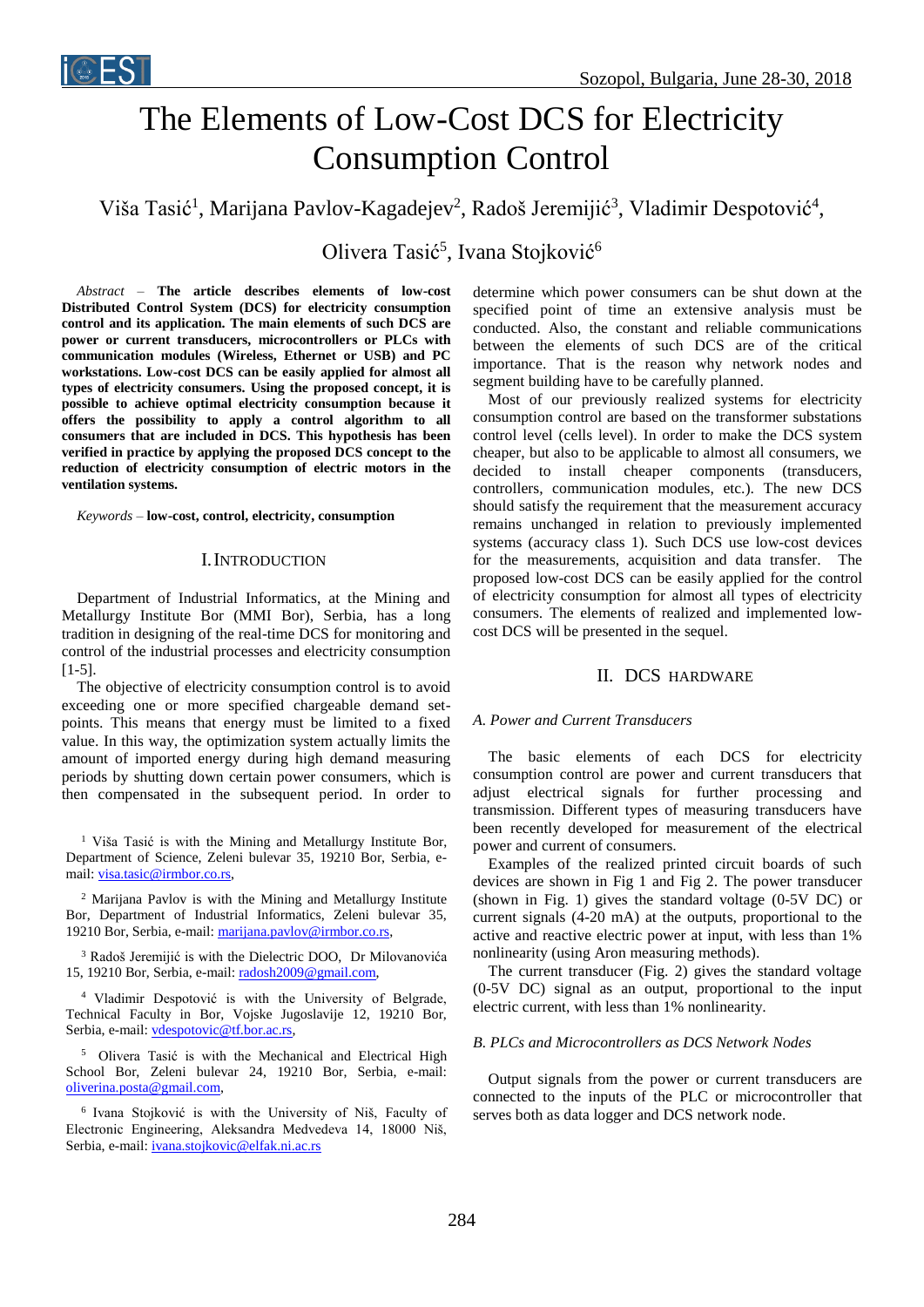



Fig. 1. The principle of power transducer connection to the electric grid with the realized printed circuit boards of transducer



Fig. 2. The principle of current transducer connection to the electric grid with the realized printed circuit boards of transducer

In the case of local control, as a result of processing the input signals the controller will generate the appropriate control signal based on the control algorithm. When it comes to implementing more complex management algorithms, i.e. when the controller is a DCS node, then the measurement results are passed to the decision-making DCS node. From the control level of DCS the commands are transferred back to the DCS nodes. So that, reliable communications between the DCS nodes are very important for it's functioning.

#### Sozopol, Bulgaria, June 28-30, 2018

The Portable Measuring Station (PMS) and Universal Measuring Station (UMS) devices has been used as a core DCS nodes in the earlier realizations of DCS [3, 5].

In order to add new functionality to already existed DCS nodes, the interface module with the Arduino Mega 2560 microcontroller was realized. This board is shown in Fig 3. We chose the Arduino Mega because the language for its programming is similar to the C language. Further, because Arduino Software IDE is an open source environment and free. Also, the existing experiences we had in working with the Arduino platform indicated that this is an extremely stable platform. Finally, the Aduino Mega microcontroller was chosen because it's cheap, and has enough analogue and digital inputs and outputs for planned applications.



Fig. 3. Arduino Mega 2560 interface board

Arduino Mega 2560 microcontroller has 54 digital input/output pins (of which 15 can be used as PWM outputs), 16 analog inputs, 4 UARTs (hardware serial ports), a 16 MHz crystal oscillator, a USB connection, a power jack, an ICSP header, and a reset button [6]. When Arduino board serve as an UMS CPU (shown in Fig 4.), then a DCS network node is provided that can receive up to 64 analog inputs (0-5V DC), 64 digital inputs, and 32 digital outputs.



Fig. 4. DCS node with an Arduino Mega board used as UMS CPU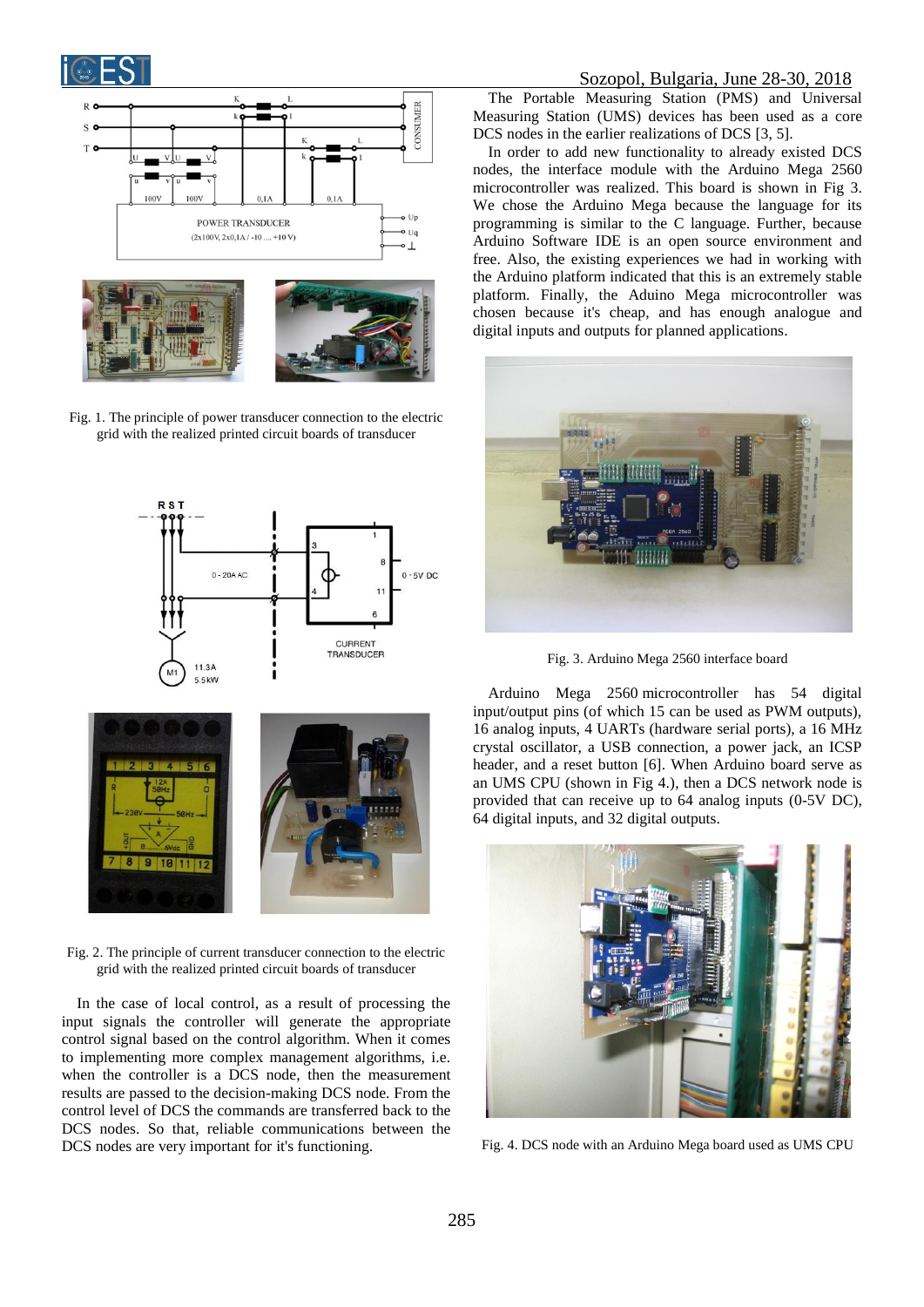

The Arduino Mega interface board can be used as a DCS network node. In order to ensure efficient connection of the Arduino Mega board with other DCS nodes, additional modules, so-called shields, can be used. Fig 5. shows the Arduino Mega board with the GSM module attached (Arduino SIM800C Module).

The Arduino GSM shield allows an Arduino based board to connect to the Internet, and send and receive SMS, using the GSM library.



Fig. 5. Arduino Mega interface board with the GSM module attached (Arduino SIM800C Module)

Expanding the functionality of DCS system demanded the installation of new transducers and controllers. All output signals from the different type of transducers can be connected either to the UMS inputs or to the Arduino Mega interface board inputs. Also, since the most of DCS nodes and other elements were dislocated, they have to be connected into the single DCS network.

#### *C. DCS Control and Interaction Nodes*

DCS network can be consisted of several dislocated segments. PC workstations are DCS control and interaction nodes. Depending on the control algorithms, such PC workstations can manage parts of the DCS system, or be subordinated to a single central workstation.

#### III. DCS SOFTWARE

#### *A. DCS Node Software*

As it was described in the previous session, in order to obtain a low-cost DCS node, an Arduino Mega board was used, either as UMS CPU or as stand-alone DCS node. Arduino Software (Integrated Development Environment - IDE) is an open source environment that was used for writing the control programs that provides data acquisition, communication (USB, Ethernet, and wireless) and control actions [7].

Arduino platform is chosen as a node of DCS because it has shown good stability over time, so that, it has been frequently used in a many Wireless Sensor Network (WSN) projects.

#### *B. DCS PC Workstation Software*

Supervising Control and Data Acquisition (SCADA) realtime application, named Process Control Program (PCP) [8], is upgraded in order to support novel DCS elements and control principles (shown in Fig 6.).

PCP is developed using Microsoft Visual C++ [9]. It is based on a client/server architecture running on PC workstations. PCP enables integration of the DCS network nodes in a complex DCS network. It has a complex structure and consists of several modules.

Main program modules are designed for communication with DCS nodes, real-time data processing and presentation, interaction with DCS nodes according to the appropriate algorithm, reporting, data archiving, off-line data processing and database management. Interactions with the electricity consumers are performed according to the control algorithms considering the actual values of power consumption.



Fig. 6. PCP application screenshot

Furthermore, in order to present data about actual electricity consumption PC workstation is used to host web server. It works under the Linux OS with the SQLite database and the Apache web server installed. A Python script that runs every 3 minutes (another time can be set as needed) was used for the data collecting from the Arduino DCS nodes and to records them into the SQLite database.

Python script also generates files with the data needed for the graphical presentations on the web page. Web pages are created by using PHP and JavaScript. Arduino DCS nodes also work as web servers wait for HTTP requests from the host and respond to them by sending measured values from the transducers connected to them.